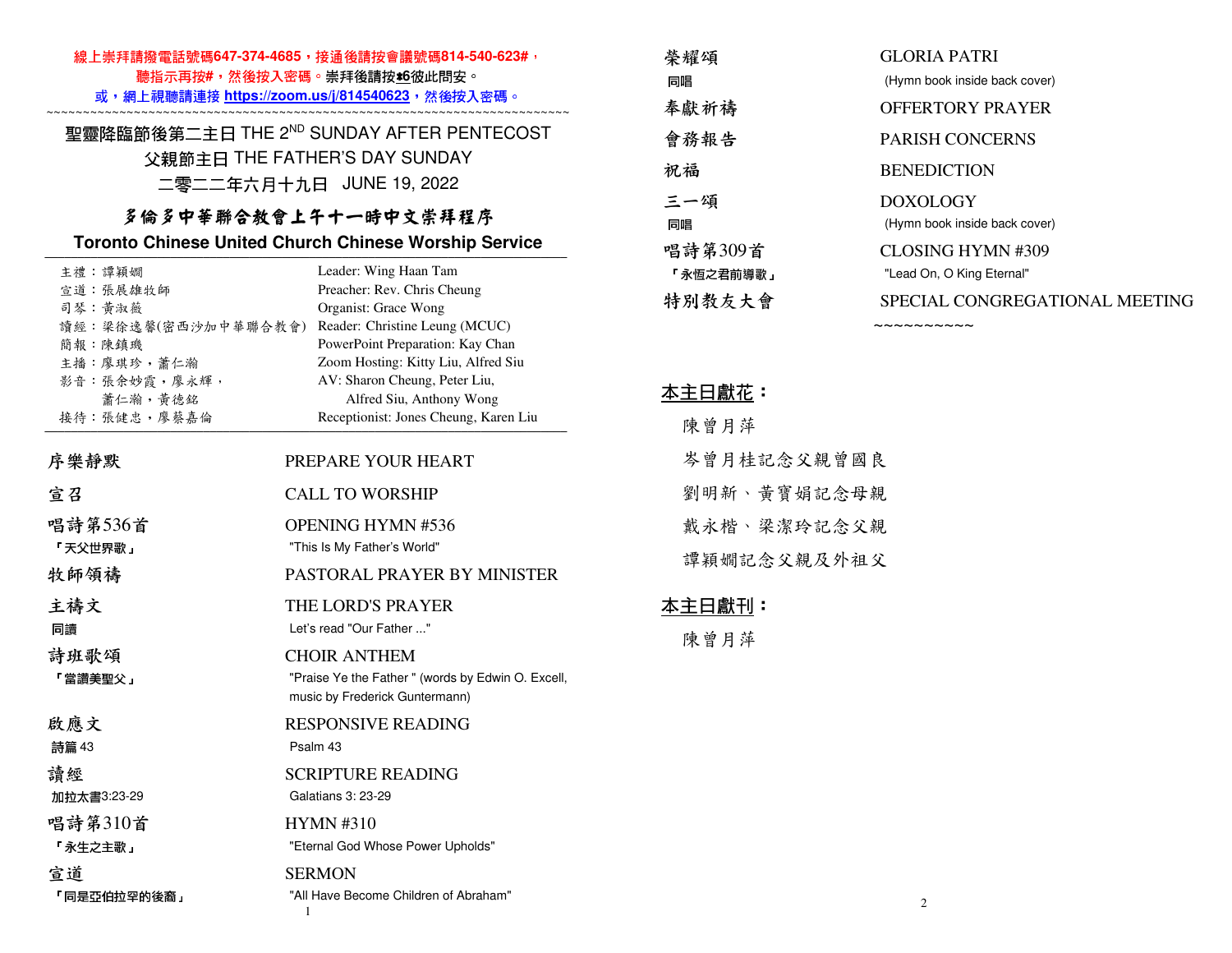# 關懷與支持:

- 本堂英文崇拜每主日上午10時以視頻方式進行,歡迎你連接1.<u>https://us02web.zoom.us/j/4326626392,按入密碼</u>;或撥電話號碼 (647)374-4685,接通後請按會議號碼814-540-623#,聽指示再按#, 然後按入密碼。若您出席實體中文崇拜,請遵照一切防疫措施(在 堂內維持戴上口罩,消毒雙手和保持適當人際距離),使本堂成為 一個安全健康的宗教場所。如有查詢請聯絡黃布愛玲行政幹事(416-754-7147內線1001) 。
- 2. 閃耀活水堂區議會宣佈,雖然安省政府已取消了大多部公眾地方強制性口罩的要求,但這並不意味著新冠病毒大流行已經結束或 感染風險已消除。敦促各堂區會眾繼續採取基本的公共衛生預防措施和遵循當地公共衛生部門的建議,以保護和減少新冠病毒的 傳播。
- 3. 如你或你的家人需要購買食物、取藥、外賣,或處理其他緊急事 務,您可以致電(647)883-3380與思羣服務的陳姑娘聯繫,查詢他 們在新冠肺炎疫情期間提供的服務;或者您可以致電留言給關顧 事工組的 梁杜敏儀(Loretta),她可以把您的需求轉給思羣服務。若<br>你知道其人需要越導式代達問題,太更先帶得其同章,數如你通 你知道某人需要輔導或代禱關懷,亦事先徵得其同意,歡迎你通 知張展雄牧師(416-754-7147內線1003)與他、她聯絡。
- 4. 我們感謝弟兄姊妹和主內朋友對教會的支持,在疫情影響下都按 著能力以金錢回應上帝給予的恩典。請使用適合你的方法捐獻: (1)若你親自交來教會,請先通知行政幹事黃布愛玲,以確保你 的 安 全 ; (2) 郵 寄 支 票 致 本 教 會 ; (3) 使 用 網 上 捐 款<br>http://www.co.edu.dec.co/co/co/d=47904,但大学要继与4%丢绩费 https://www.canadahelps.org/en/dn/47894,但本堂要繳付4%手續費。 (4)使用閣下的銀行電子轉賬服務,收款抬頭為<Toronto Chinese United Church > , 將奉獻金額用帳戶內的電郵地址發送到 tcuc.info@bellnet.ca 即可。請在<留言>部寫上你的捐封號碼,如 果您有具體指示,分配捐款予指定基金,可以在<留言>部註明。由於<留言>部的空間有限,建議您使用縮寫(例如,S =主日捐, BM=建設及維修基金,V=前瞻基金,T=感恩捐,F=獻花, B=獻刊,MS=傳道服務基金。 至於外展或特別捐,則請留言指示)。<br>加思你喀ィ留言、翌八兒空。則至癸遂始へ經喀無泪为之只坦。 如果您將<留言>部分留空,則所發送的金額將被視為主日捐。

#### 特別教友大會通告及議程

 敬啟者:多倫多中華聯合教會定於2022年6月19日(主日)中文崇拜 後(約中午12:10)以實體和視頻在正堂舉行本年度第一次特別教友大會,請會眾考慮和落實聘牧面試小組的建議,以履行聘請中文 事工牧師職位的空缺。屆時加拿大聯合教會閃耀活水堂區議會代 表Catherine Hions將出席會議,本堂全會籍教友將對該動議進行投票,和請求閃耀活水堂區議會批准。雖然只有全會籍教友才有 資格在此議案進行投票,但我們邀請並鼓勵所有本堂基本教友和 會友\*出席,以支持和見證上帝對本堂未來牧職人士關係的祝福。聘牧面試小組將繼續努力尋找合適人選,來完成填補英文事工牧 者的空缺。在此同時,請為是次特別教友大會仍未完成的工作祈禱,並讓本堂各人在作為這信仰社群的一份子,彼此互相扶持, 敞開心扉,邁向靈性之旅。

\* 基本教友的定義是指孩子在本堂已經接受兒童洗禮,長大後尚 未行堅信禮成為全會籍教友等人士。當任何人通過成人洗禮和 信仰宣言;堅信禮;重申基督教信仰;以及過會禮,就可正式成為全會籍教友。會友是指定期經常參加本堂教會生活和工作, 但不是全會籍教友*(*有關完整定義,請參閱*2022*年加拿大聯合教會章程手冊*)*。

是次會議議程如下:

- 1. 宣佈會議開始 (核點法定人數及確認大會通告)
- 2. 開會祈禱
- 3. 確認教友大會書記(廖琪珍)
- 4. 介紹聘牧面試小組
- 5. 接納聘牧面試小組簡報及建議聘請中文事工牧師全職合約牧者(附件一)

6. 通過中文事工合約牧師其薪酬,福利,搬遷費和合約期

- 7. 如獲接納,提請加拿大聯合教會閃耀活水堂區議會批准
- 8. 結束祈禱
- 9. 散會

2022年度教友大會主席葉呂婉禎,書記廖琪珍同啟主曆二零二二年六月三日